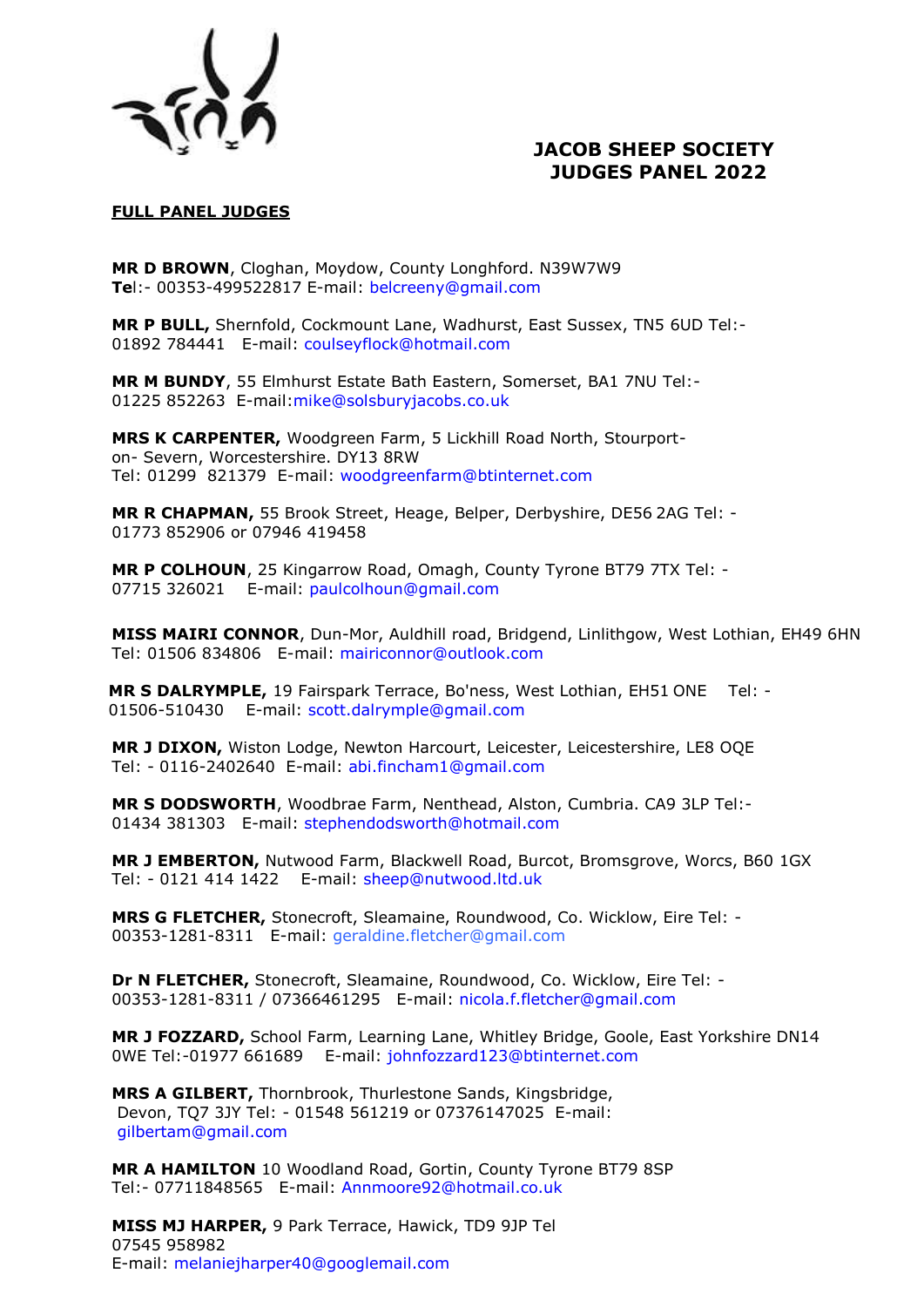**MR DW HARRIES,** Wennant, Llandeilo, Carmarthen SA19 7UR Tel:- 07974823669 E-mail: harriessiwan@gmail.com

**MRS S HARRIES** Wennant, Llandeilo, Carmarthen SA19 7UR Tel: - 07816 440851 E-mail: harriessiwan@gmail.com

**MR S HARRISON,** Low Meathop, Grange-over-Sands, Cumbria LA11 6RA Tel: 01539 533064

**MR G HAWORTH,** Hurrsdale, 268 Moorview Way, Skipton, N. Yorkshire BD33 2TN Tel: - 07813 211881 / 01756 799859 E-mail: gavinhaworth@yahoo.co.uk

**MRS H V HIGGINSON,** Meadowview House, 162 Holmes Chapel Road, Congleton, Cheshire, CW12 4QB Tel: 01260 299851 E-mail: Hayley@meadowland-flock.co.uk

**MR A M JONES,** Pantyrefail, Llanfynff, Carmarthen, Carmarthenshire, SA32 7UE Tel:- 01558 668411 E-mail: arwelj153@gmail.comm

**MR G A JONES,** Owl Cottage, Broughton, Stockbridge, Hampshire, SO20 8AX Tel:- 01794 301384 E-mail: owlcottage@wdpj.co.uk

**MR H L JONES**, Rhiwiau, Erwood, Builth Wells, Powys, LD2 3AZ Tel: - 01982 560401

**MRS J JONES**, Wern Farm, Pool Quay, Welshpool Powys SY21 9LQ Tel: 07914 377722 E-mail: gojones672002@yahoo.co.uk

**MR S JONES,** 4 Beechcroft Cottages, Broughton, Stockbridge, Hampshire, SO20 8DD Tel:-07985138704 E-mail: s2jones1991@icloud.com

**MR R KING**, Prospect House, 23, Cambrian Drive, Prestatyn. Clwyd LL19 9RN Tel: - 01745 888037 E-mail: ronking@live.co.uk

**MR J LEONARD** 104 Trem Twyn Barlem, Two Locks, Cwmbran, Gwent. NP44 7HR Tel: - 01633 48530 E-mail: grovejacobs@yahoo.com

 **MR R LOCKER,** Greenlaw Mill Farm, Greenlaw, Berwickshire, TD10 6UB Tel:- 07765 896665 E-mail: robertlocker@hotmail.com

**MR D C LOWTHER**, 3, Ormhams Cottages, Wetherby Road, Boroughbridge, North Yorkshire. YO51 9JW. [Tel:-](tel:-) 07765190888

**MISS L MCKENDRICK**, Bankhead Farm, Cupar, Fife, KY15 5LF Tel:- 01334 840489 E-mail arnydie77@hotmail.co.uk

**MISS JENNIFER MILTON**, Newton of Auchindachy, Drummuir, Keith, Aberdeenshire. AB55 5HX. Tel: 01542 810320 E-mail: [moiramilton2000@yahoo.co.uk](mailto:moiramilton2000@yahoo.co.uk) 

**MR JOHN NEWBOROUGH, Moat House Farm, Gautby, Lincoln, Lincolnshire, LN8 5JP** Tel:- 01526 397153 E-mail: *gknewborough@hotmail.co.uk* 

**MRS L PARTRIDGE**, Wards Farm, Broughton Green, Droitwich, Worcestershire WR9 7EG Tel: - 01527 543688 E-mail: lesleypartridge1@hotmail.co.uk

**MRS D J PRICE**, Pentrenant Farm, Churchstoke, Powys. SY15 6TG Tel:- 01588 620206

**MR RF PRICE**, Pentrenant Farm, Churchstoke, Powys. SY15 6TG Tel:- 01588 620206

**MR C RICHARDSON**, Glenhurst, Ulverston Road, Swarthmoor, Ulverston, Cumbria LA12 OHQ Tel:- 01229 582742 E-mail: clive.richardson@talktalk.net

**MR SW ROBERTSON,** 52 Conval Street, Dufftown, Banffshire, AB55 4AH Tel:- 01807 580427 E-mail: s.robertson19@btinternet.com